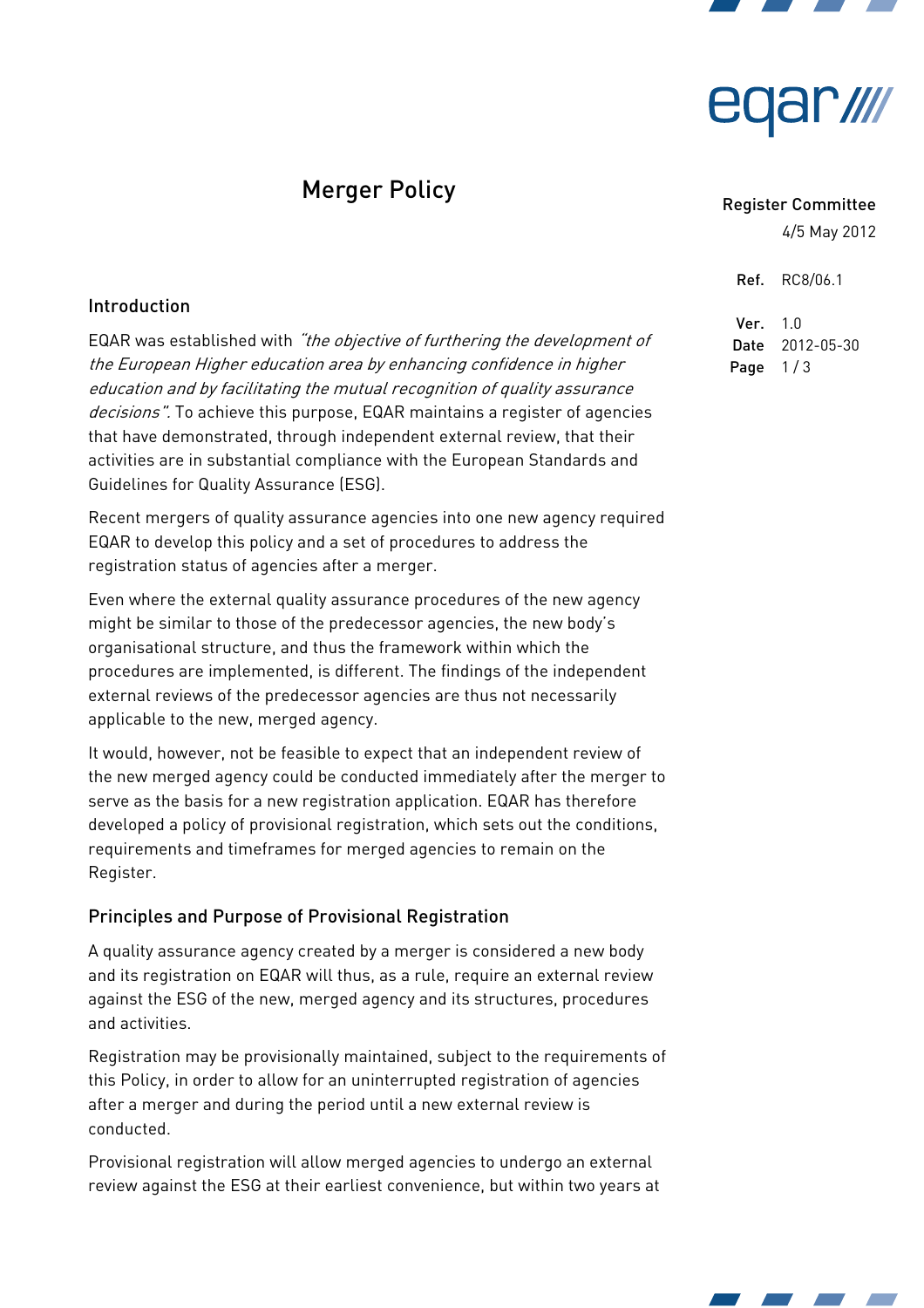



the latest, as a reasonable time frame within which to develop a sufficient body of practice that can be reviewed by an external panel.

# Eligibility for Provisional Registration

Provided that all agencies involved in a merger are already registered on EQAR (or their registration expired not more than 6 months ago), the Register Committee may provisionally maintain registration of the new, merged agency.

"Agencies" refers to any entity or organisational unit that conducts external evaluation, accreditation or audit of higher education institutions or programmes, and thus could potentially be registered on EQAR.

If registered agencies merge with or become parts or units of organisations whose activities include others than external QA evaluations, the provisional registration will clearly apply to and identify only that particular unit(s) and activities that have been subject of registration so far.

## Requirements for Provisional Registration

For registration to be provisionally maintained, the agency must provide sufficient information on the merger to demonstrate how the new agency builds on the structures and activities of the predecessor agencies, which were reviewed against the ESG.

Provisional registration will only be granted if it can reasonably be established that the analysis and conclusions evidencing the predecessor agencies' compliance with the ESG (set out in the respective reports on the external reviews of the old agencies) remain by and large valid also for the new, merged agency.

## Duration of Provisional Registration

The new, merged agency will have to undergo an external review against the ESG at its earliest convenience and within two years at the latest.

If the earliest expiry date of the predecessor agencies' registrations is later, registration will usually be limited to 24 months counted from the date of the merger.

If the earliest expiry date of the predecessor agencies' registrations is earlier, registration may exceptionally be prolonged to up to 24 months counted from the date of the merger. The merged agency shall present its plans and timeline for undergoing an external review, and provide the rationale for the chosen timing, which should be as early as is feasible.

#### Register Committee

4/5 May 2012

Ref. RC8/06.1 Ver. 1.0 Date 2012-05-30 Page  $2/3$